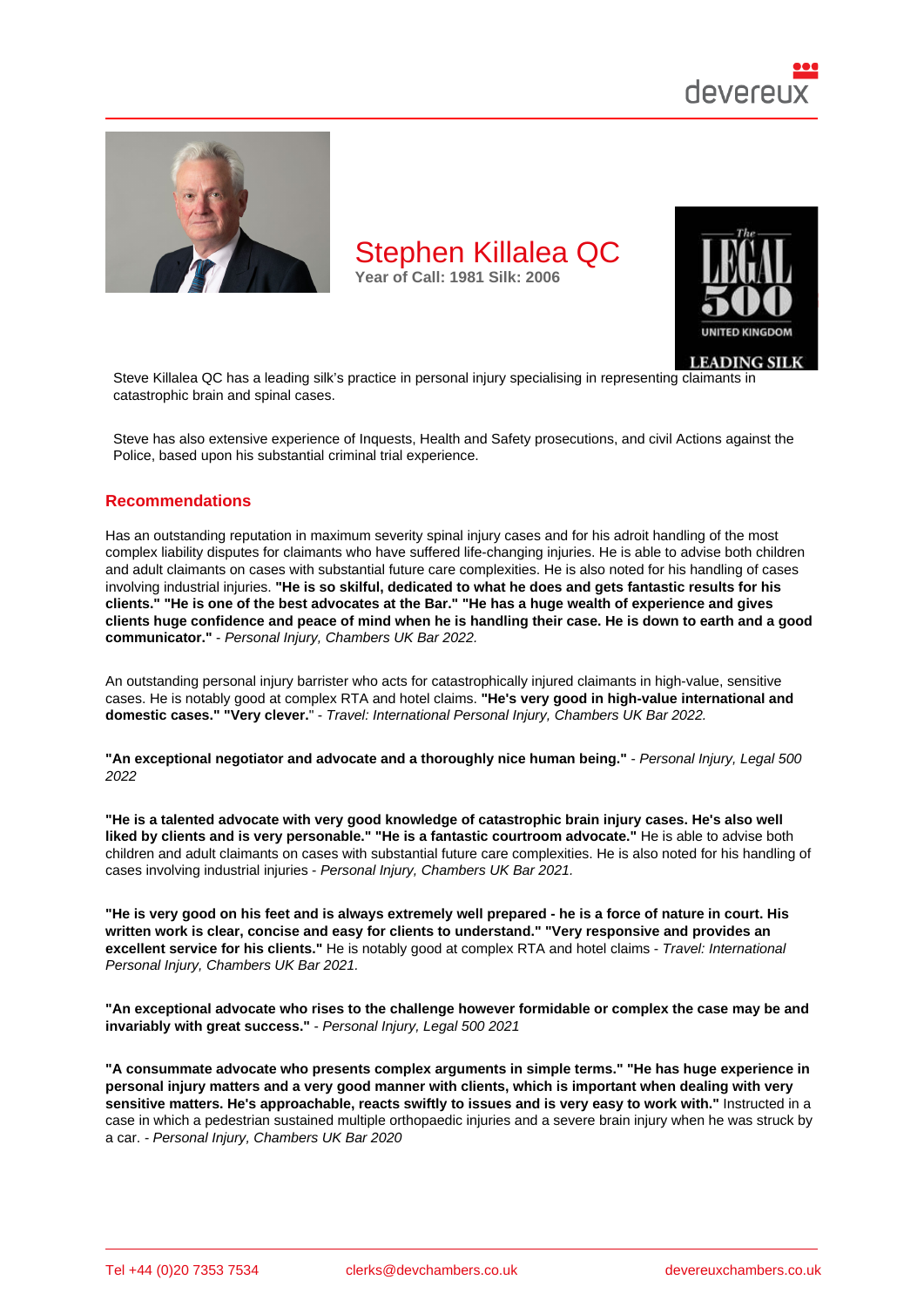'A gifted advocate who is excellent at cross-examination and always one step ahead.' - Personal Injury, Legal 500 2020

'Very strong client care and good instincts for tough cases.' - Travel law (including jurisdictional issues), Legal 500 2021

"He is absolutely fantastic with clients." - Travel: International Personal Injury, Chambers UK Bar 2020

'Very strong client care and good instinct for tough cases.' - Travel law (including jurisdictional issues), Legal 500 2020

"He's an absolute go-to person for complex liability disputes." "He's an approachable, tenacious advocate with a caring and sensible approach to litigation." Instructed in Noel Wilkinson v Micran and others, a case concerning a claimant who was rendered tetraplegic following a building site loading accident in London and was then repatriated to Belfast. The case involved a liability dispute with three defendants. - Personal Injury, Chambers UK Bar 2019

"He cuts to the chase and is able to identify the key issues in a case immediately." "Great with clients, puts people at ease and helps to make them feel comfortable in difficult circumstances." - Travel: International Personal Injury, Chambers UK Bar 2019

'Probably one of the best negotiators at the PI Bar; he is fearless and thinks outside of the box.' - Personal Injury, Industrial Disease and Insurance Fraud, Legal 500 2019

"A class act and a phenomenal advocate who has real charisma and is mesmerising." "The most formidable advocate I have come across." Acted in a claim involving a 13-year-old boy who sustained a brain injury in a road traffic accident. - Personal Injury, Chambers UK 2018

"A very able silk, very good on high-value cases and focused on detail. He's a great advocate." - Travel: International Personal Injury, Chambers UK 2018

"He is a brave and determined advocate with an excellent track record." - Personal Injury, Legal 500 2017

"A real fighter, whose presence is reassuring for vulnerable clients." - Health and Safety, Legal 500 2017

"He is very good with clients and has a real eye for detail on quantum. " "He cuts to the chase and addresses the important matters whilst also identifying novel issues that others wouldn't have thought of. " "He's particularly clued up on jurisdiction issues. " Acted in Emslie v RII, representing a claimant who was catastrophically injured in an RTA in the USA. The claimant alleged that the vehicle was unsafe to drive on the terrain in question. - Travel PI, Chambers UK 2017.

He receives plaudits for his excellent client care, powerful advocacy and standout negotiation skill. "He's very affable and great with clients. He's a real street fighter and very tenacious." "He's very approachable, highly intelligent and a ferocious cross-examiner." "Just the most persuasive advocate." Appeared in Bridie Young (by her Mother and Litigation Friend Frances Young) v Goldern Coast Sporting Villas Limited. Represented the claimant, who suffered a brain injury when she was nine years old after falling off a zip wire in a pub garden. A settlement of £3.5 million was reached. - Personal Injury, Chambers UK 2017

"A brilliant catastrophic brain injury silk." - Personal Injury, Legal 500 2016

"A no-nonsense advocate who gets directly to the key issues in a difficult case" - Health and Safety, Legal 500 2016.

Defends corporate and individual clients in criminal prosecutions brought by government regulators following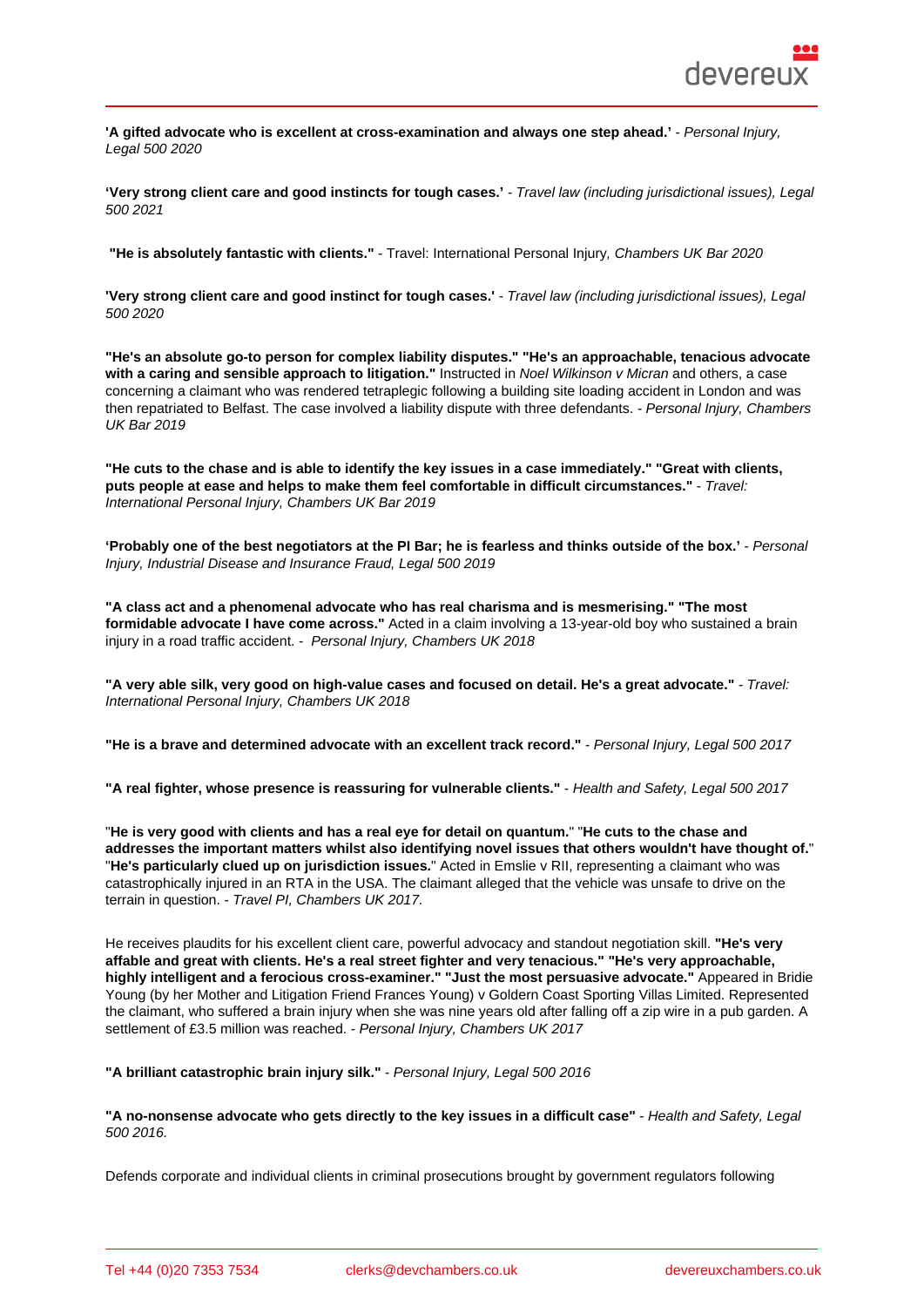workplace accidents and also provides non-contentious advice with respect to such issues as risk management. - Health & Safety, Chambers UK 2016

A leading expert in catastrophic head, brain and spinal injuries. He is particularly valued by his clients for his aptitude for dealing with liability disputes in serious accidents. His practice is further bolstered by his extensive experience acting in health and safety prosecutions. "He will roll his sleeves up and get the results for your client; he is not scared of a fight." "He is one of the best PI silks, with particular expertise in spinal cord injury cases." Instructed in the Court of Appeal in Morcom v Biddick, a case concerning a duty of care dispute. - Personal Injury, Chambers UK 2016

Best known for his catastrophic brain injury work that touches on foreign law issues. He is noted for his activity on the claimant side. Strengths: "He's a very tough, determined advocate who is not afraid to get stuck in." "He is always pushing at the boundaries and trying to move the law on." Travel, Chambers UK 2016

"Strong client care and clear legal analysis." - Environment, Health and Safety, Legal 500 2015

"He is fantastic with clients and will fight passionately on their behalf." - Personal Injury, Legal 500 2015

Has a background in criminal law and is an expert in risk assessment. He specialises in complex cases, including those relating to corporate manslaughter and serious injury. Expertise: "He is particularly good at sorting the wood from the trees." "He provides pragmatic advice, and is able to immediately engage with the client." Recent work: Advised a defendant in a case concerning a gas cylinder which exploded while being filled with nitrogen gas, causing the accidental death of an employee, major injury to a member of the public and extensive property damage. - Health and Safety, Chambers UK 2015

Identified by instructing solicitors and peers as an astute neurotrauma and spinal injury silk. He is particularly sought after for his careful and measured approach to cases involving children. Expertise: "He's got very good judgement, is well prepared, and has an easy and relaxed manner with clients and opponents alike. He gets the job done in the right way - by being combative but not aggressive." Recent work: Instructed in a seminal cross-border motor claim involving the TBI of a motorcyclist in Germany. - Personal Injury, Chambers UK 2015

Handles catastrophic injury abroad matters for claimants. He demonstrates particular expertise in cases concerning brain and spinal damage. Expertise: "He's got very good judgement, is well prepared and has an easy and relaxed manner with clients and opponents alike." "He's very clear and precise, and obviously knows his stuff inside out." Recent work: Represented Holly Raper, who sustained catastrophic injuries in a quad bike accident in Tasmania. - Travel: International Personal Injury, Chambers UK 2015

Ranked as a Leading Silk in Environment, Health and Safety and Personal Injury. Described as "an exceptional advocate and tactician," "very experienced" and "combines being a true leader with being a real team player." - Legal 500 2014

Noted in particular for his handling of matters relating to liability, he specialises in complex, high-value catastrophic claims relating to extremely severe brain and spinal injuries. He is commended by instructing solicitors for his advocacy and for his ability with clients. "If he believes there are prospects he'll fight a case. He's utterly brilliant at advocacy - it's a pleasure to watch [...] he's brilliant with clients - he has a down-to-earth, matterof-fact manner. He always gets a handle on the key issues and his advice is succinct and to the point." Personal Injury, Chambers UK 2014

An adept silk with a strong standing in the related area of personal injury. He is a popular choice for acting for companies in connection with fatal and life-changing injuries sustained by employees. "He is extremely sharp and incisive [...] in addition to being a first-rate advocate, he has a great ability to connect and understand what a client wants; he is exceptional." - Health & Safety, Chambers UK 2014

"Expertly handles the full range of maximum severity cases." His practice is split between health and safety and personal injury, and he is widely regarded for his representation of claimants in catastrophic brain and spinal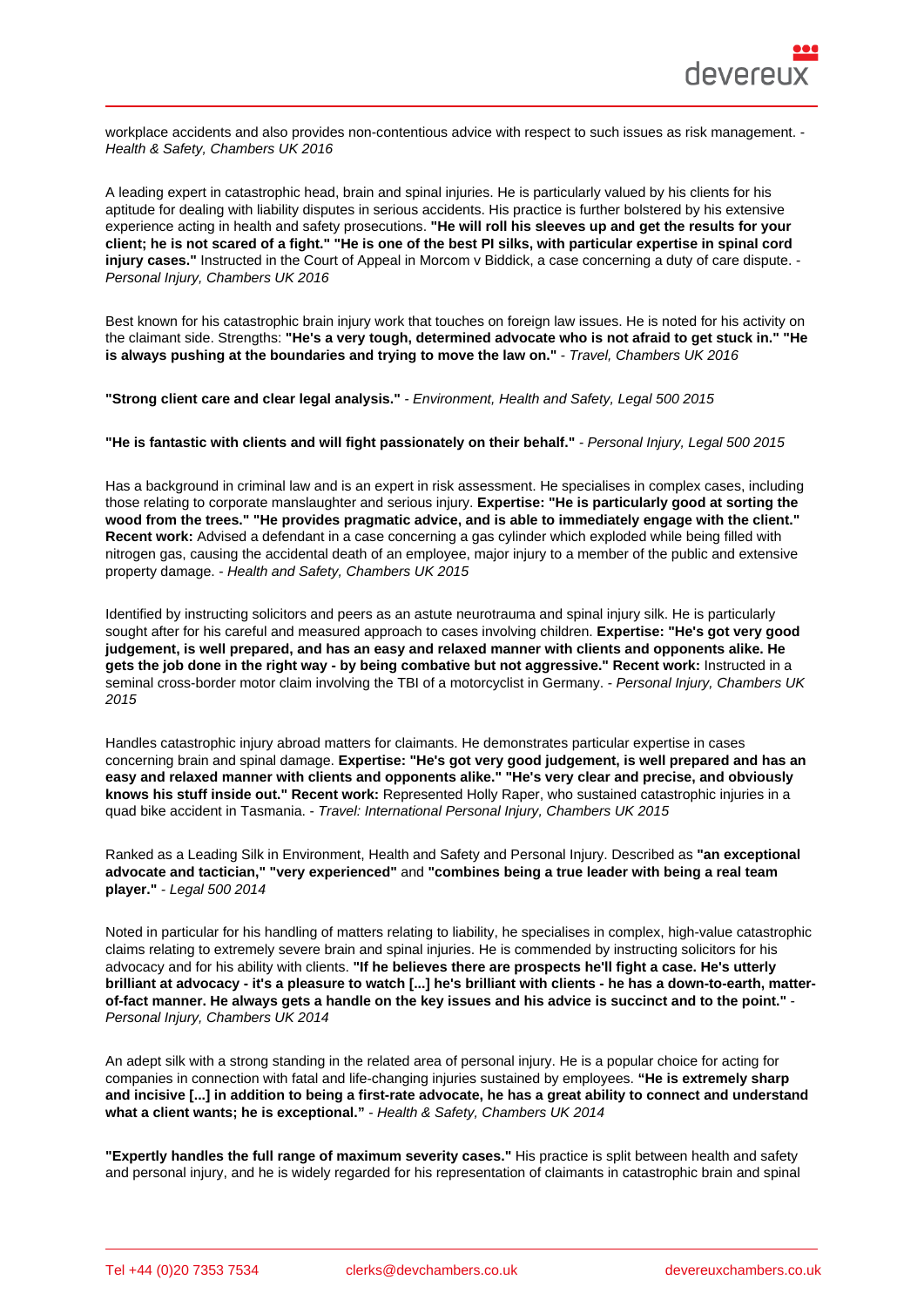injury cases. Instructing solicitors positively enjoy working with a barrister who is "simply a delight with clients, but also offers all-round tactical ability." - Chambers UK 2013

"Wonderful client management skills and an easy communication style … technically superb and always approachable" - Personal Injury, Chambers UK 2012

"An exceptionally skilled advocate ... brilliant with figures, great with clients and a real fighter … he can achieve some excellent results against the odds" - Personal Injury, Chambers UK 2011

A "formidable advocate" - Personal Injury, Legal 500 2011

A class act due to his "charming, refreshingly measured" approach. Health & Safety - Chambers UK 2011

"Never fails to get his point across, leaving clients feeling confident that no stone has been left unturned" - Health and Safety and Environment, Legal 500 2010

An impressive trinity of qualities: "Tactical acumen, an ability to build a rapport with clients and awe-inspiring performances in court" are all present in the make up of this hugely popular advocate - Health and Safety, Chambers UK 2010

Stephen Killalea QC is highly regarded and is "the personal injury silk of choice" for many interviewees -Personal Injury, Chambers UK 2010

Stephen has a "quality of advocacy and tactical awareness that are second to none" - Personal Injury, Legal 500 2009

"A hard-working silk with international jurisdiction expertise," Stephen Killalea QC is known for his focus on highly complex brain and spinal injury litigation. "He is one of the most powerful and impressive advocates I have come across, yet still has the ability to obtain the trust and respect of clients by speaking at a level appropriate to them" - Personal Injury, Chambers UK 2009

"Combining skill and technical knowledge with the necessary amount of flamboyance in court," he has achieved impressive results in a number of complex cases over the past year - Health & Safety, Chambers UK 2009

"The straightforward and down to earth Stephen Killalea QC wins a wealth of commendations. He speaks in a language you can understand say clients... one of the rising stars of the field... [he] specialises in catastrophic spinal and brain injury cases and is often employed in multi-million pound cases" - Personal Injury, Chambers UK 2008

Former winner of Chambers UK "Personal Injury Junior of the Year"

#### Personal Injury

Steve is a leading personal injury silk (band 1), with one of the most substantial catastrophic injury practices in the country. He acts for claimants with significant brain and spinal injuries both nationally and internationally

He is known for his advocacy and ability to tackle the most difficult and contentious cases whilst being attentive to the needs of clients. He is frequently instructed in high-value cases in which there is a need for delicate and sensitive handling of the claimant, and family, with a substantial number of cases involving brain damaged children.